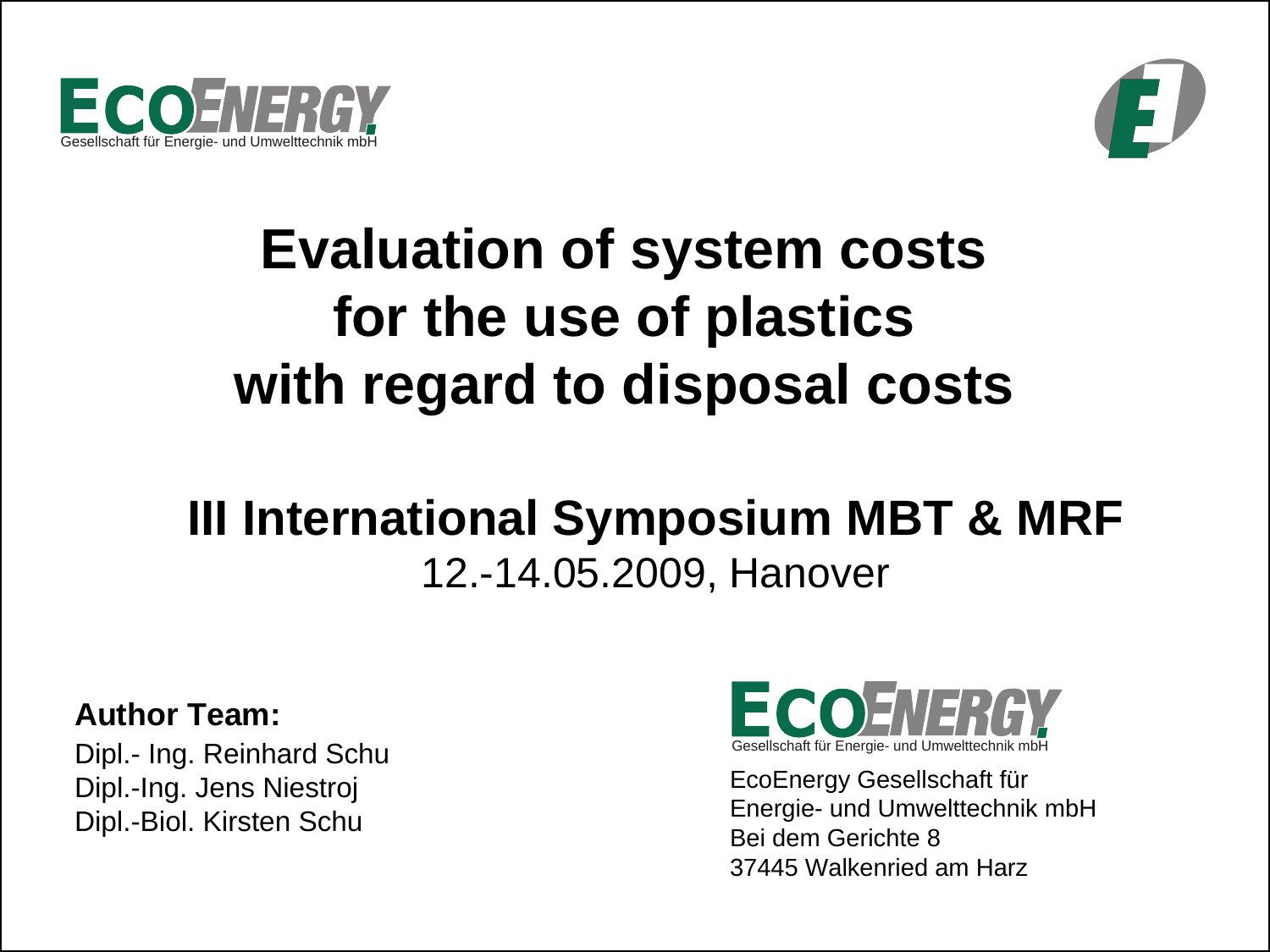# **1. Introduction**

#### **1. Clean Biomass, polluted Plastics?**

EcoEnergy has been operating the demonstration plant for the SCHUBIO®-Process for wet mechanical separation of waste since 2005. In the process, biogenic, organic matter is separated from the fossil organics, the plastics.

Chemical analysis of these fractions shows decreased pollution in the native organics fraction and increased pollution in the fractions, containing plastics.

#### **2. RDF for Coal-Fired-Power-Plant is Biomass?**

Another clue for the pollution of plastics came up, when we investigated possible RDF fuels for co-combustion in a coal fired power plant. We established suitable input criteria not only for plant emissions but also for the quality of gypsum and fly ash.

In the end, only material blends with little or no plastics could meet the input criteria.

**These findings let us to investigate further and analyze the system costs for the use of plastics with regard to disposal costs.**

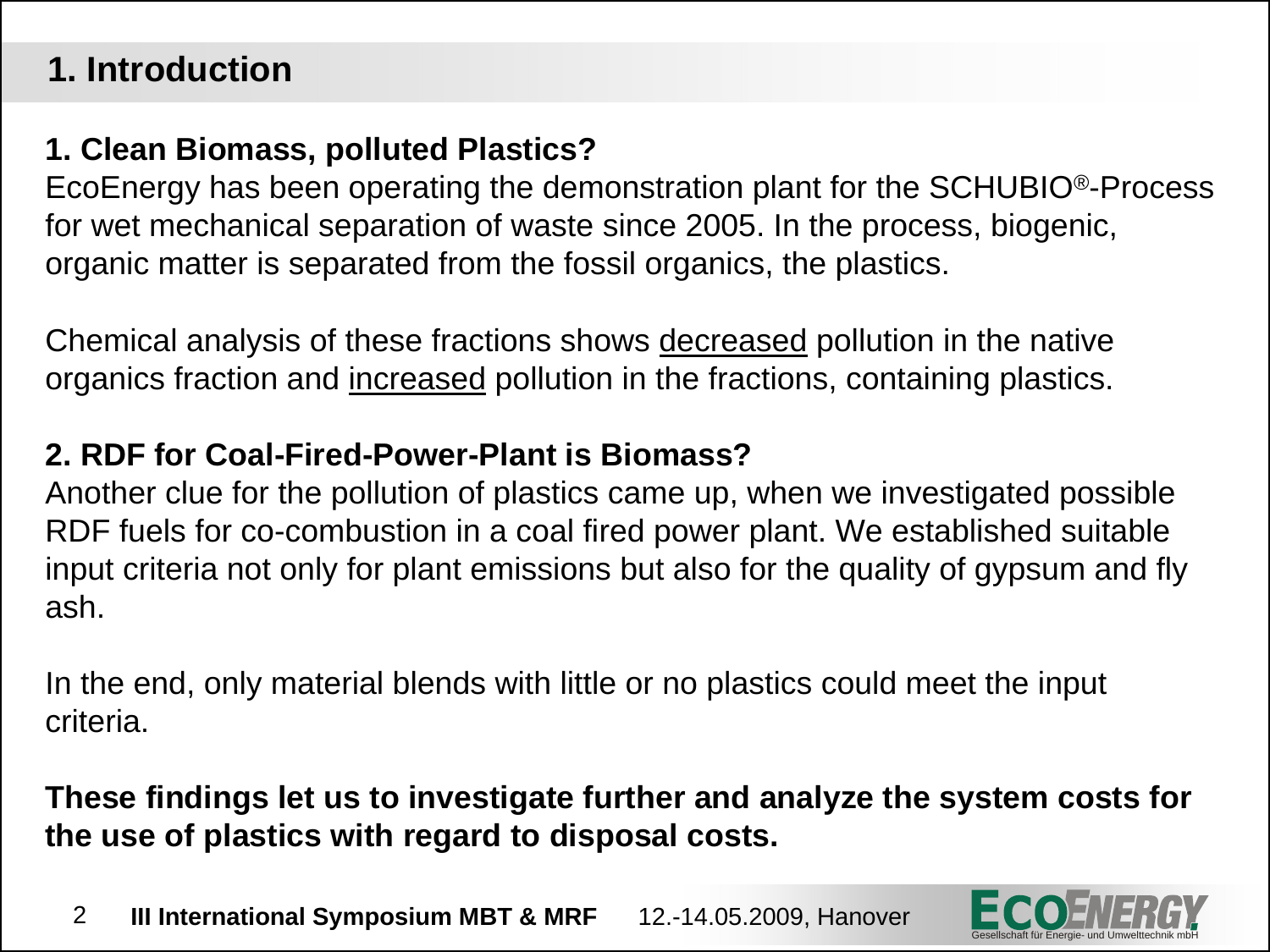# **2. Production of Plastics**

Naphtha is produced from crude oil and is the raw material for production of plastics.

Until the Fifties, nahptha was used directly as fuel. The development of higher compression for combustion engines caused the need for more knock-proof fuel with higher octane number. Naphtha became a by-product from crude oil distillation.



Gesellschaft für Energie- und Umwelttechnik mbH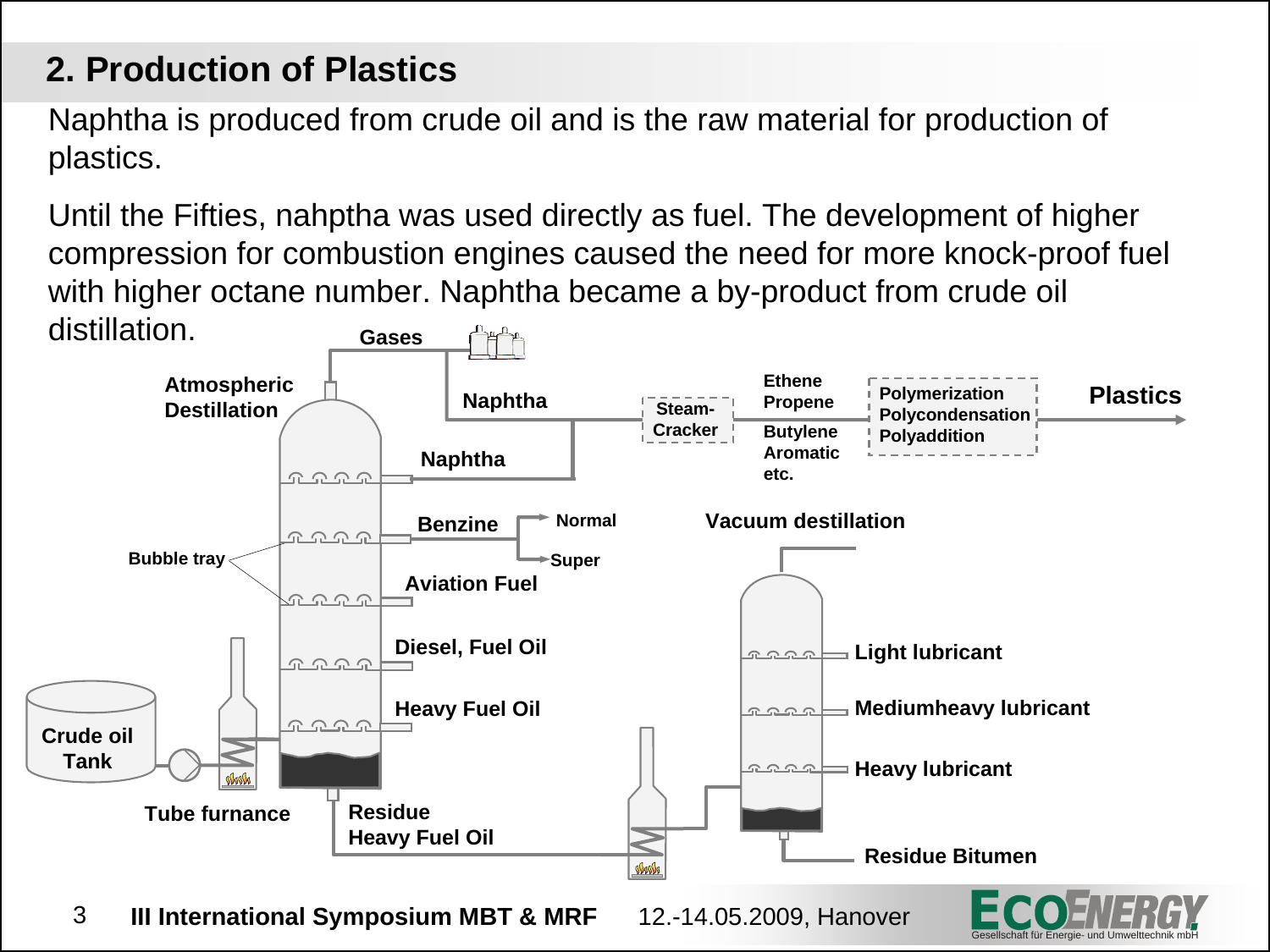#### **Production for Users - or Use for Production**

The percentage distribution of fractions from crude oil depends on the oil properties. Precursors for plastics production are therefore not being produced on demand from the market for plastics, but depending on crude oil quality and on the technical conditions of the refinery.

Consequently, refineries can only run when the produced naphtha is processed further to plastics.

Demand for plastics dropped recently by 20 % to 70 %, depending on the sort. Logistics of the by-products are important for operating a refinery, since these, like f. ex. naphtha, are generated in huge amounts. For this reason, the steamcracker of BASF in Ludwigshafen, Germany, was shut down in March 2009.

To ensure the demand for the produced plastics, the price can be adapted until they are cheaper than the corresponding natural material.

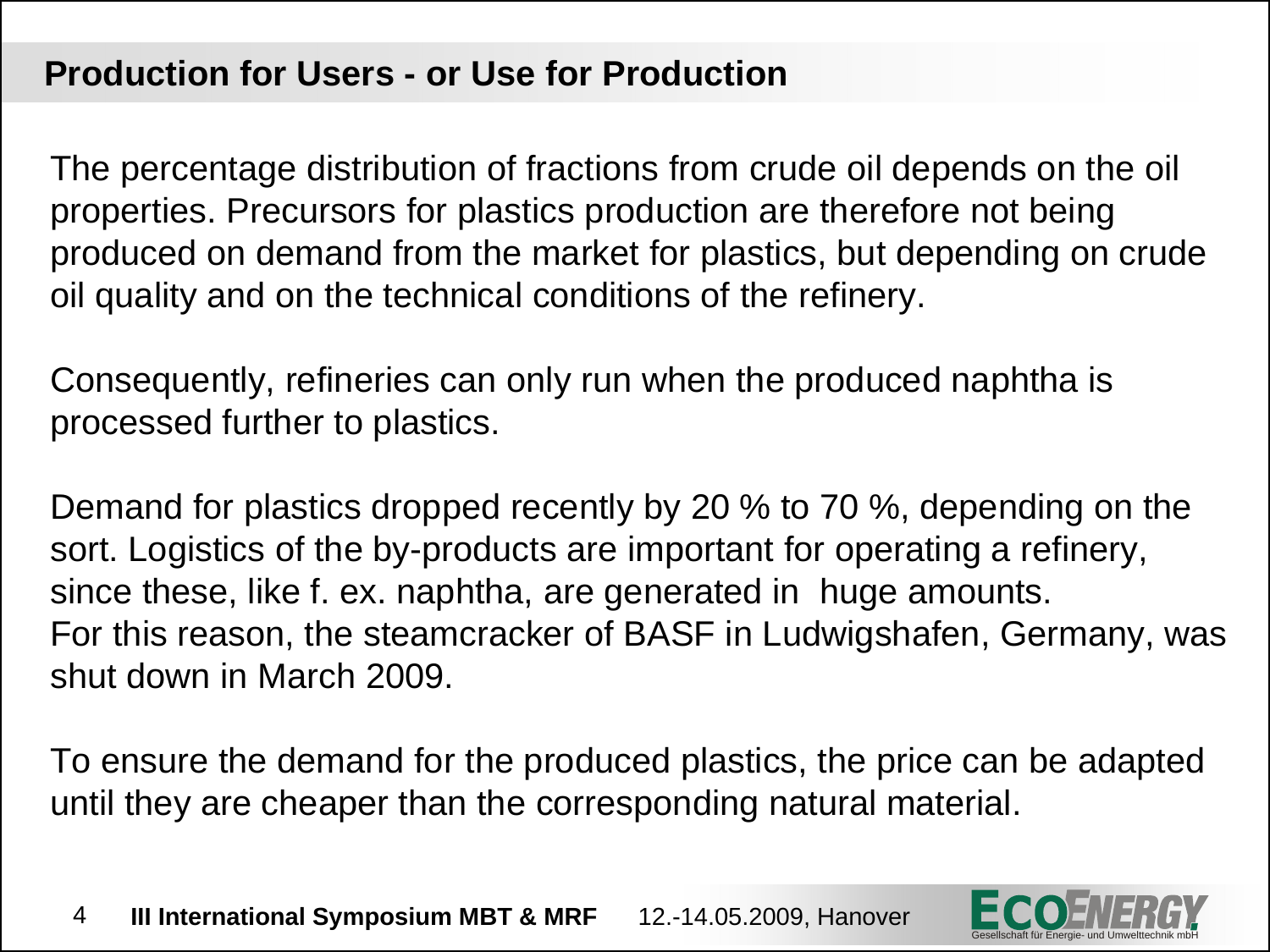Another example is PVC, already much discussed in waste industry. PVC contains 57 % chlorine and is produced from chlorine gas and hydrochloric acid (HCl).

Formerly, there has been a surplus of chlorine gas from sodium electrolysis in the chemical industry because sodium hydroxide was needed for production processes.

PVC production needs chlorine gas as well as naphtha and provided a way out of a disposal problem.

Today, the situation is reversed because of the increased demand and acceptance for PVC.

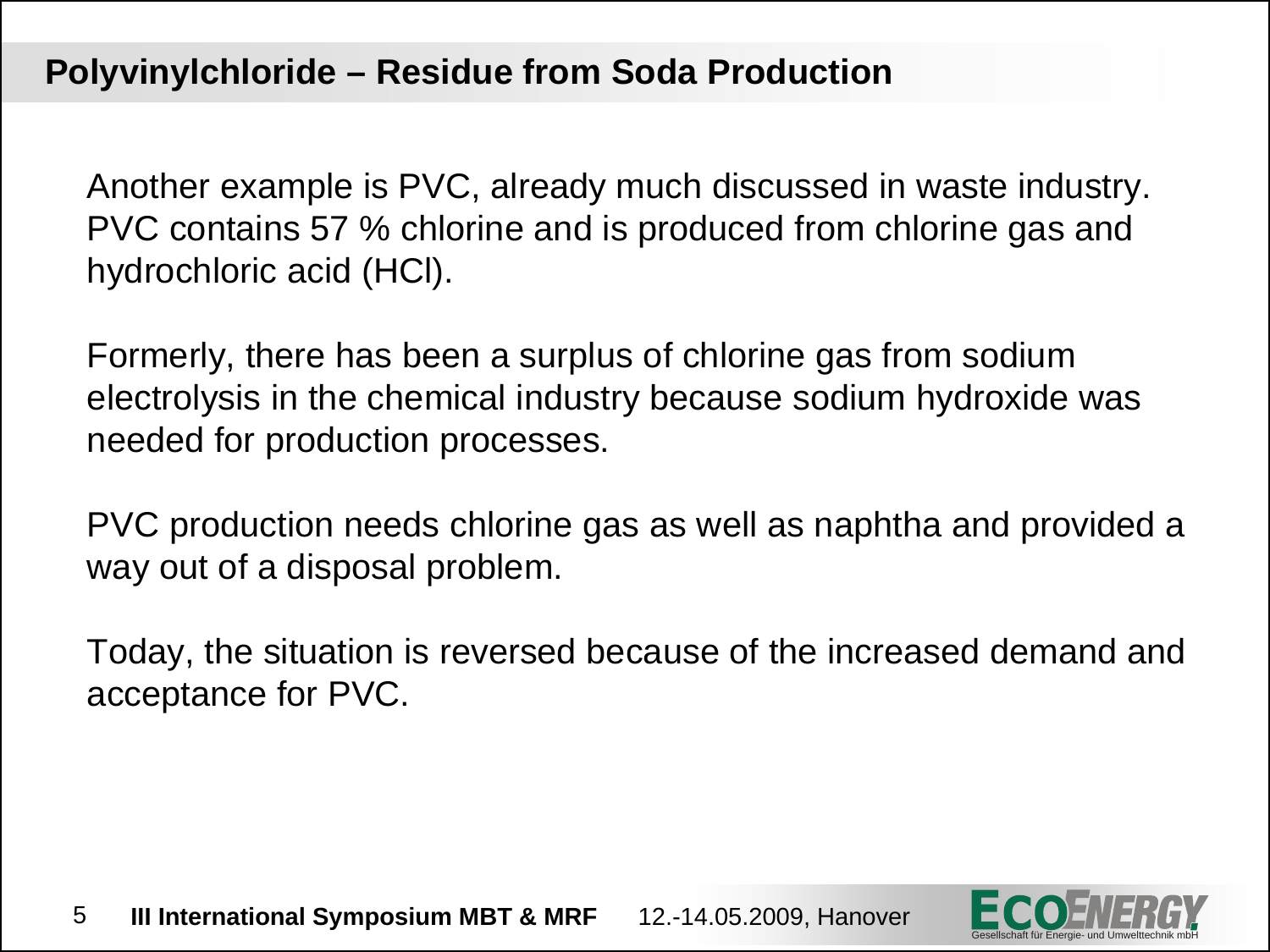Many refineries worldwide are still burning off naphtha without using it.

Naphtha is difficult to combust, because it is a very heterogeneous material. Gas turbines for naphtha need external combustion chambers and have to be equipped with explosion protection. In addition, they have a short lifetime and need to be replaced after 3 to 5 years. Naphtha is easily inflammable and transportation is a logistic challenge. Consequently, plastics production plants are often installed near a refinery.

The use of naphtha for plastics production is more profitable than using naphtha for power generation. During the last few years naphtha prices have been between 150  $\epsilon$ /t and 400  $\epsilon$ /t.

The naphtha price is lower than benzene, diesel and light fuel. For processing naphtha to plastics precursors, the energy content of naphtha is needed once again.

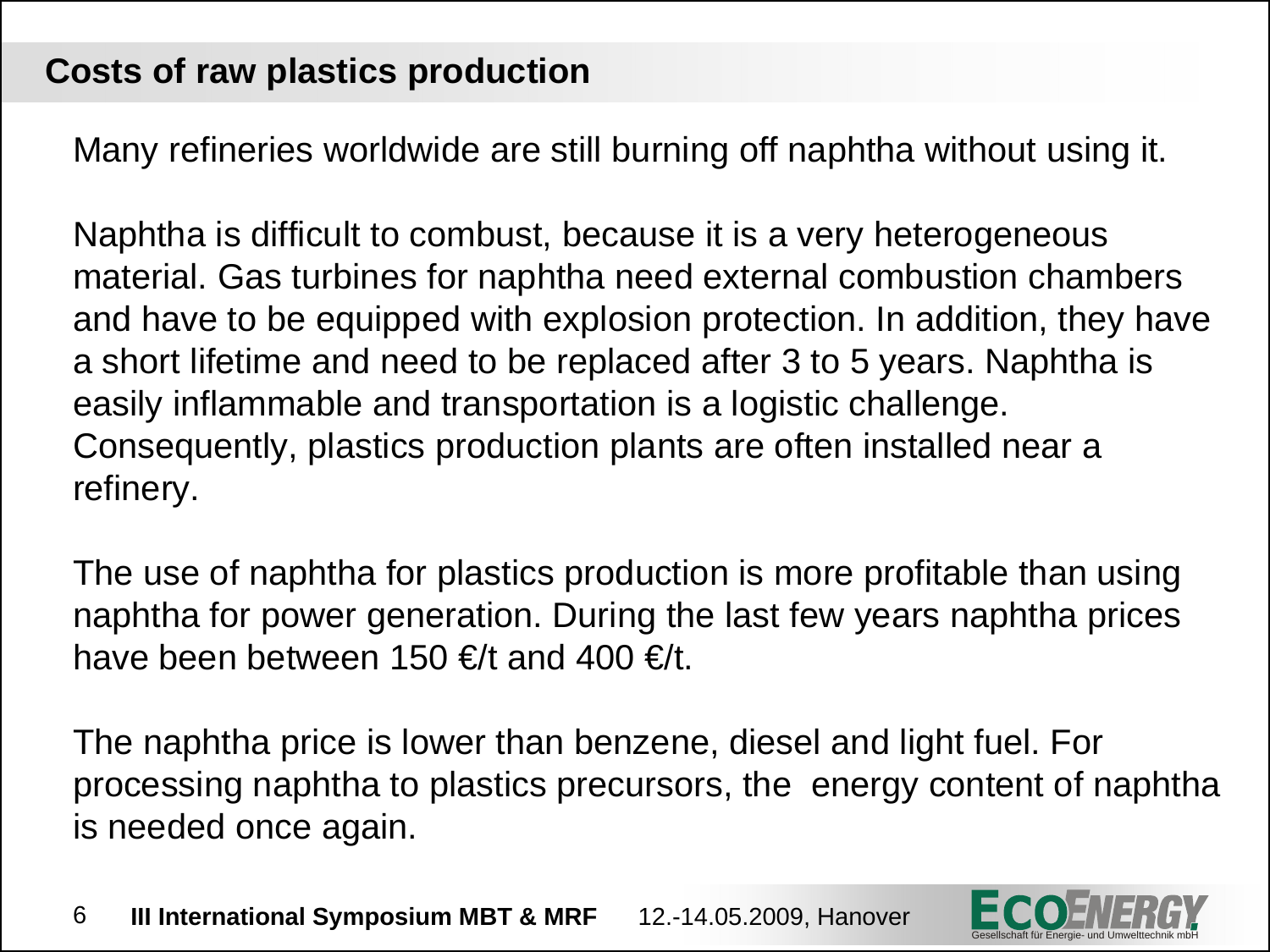#### **Cotton fights against Plastics**

The material use of renewables, for example cotton, is not supported by the government in any way. Textile sellers like IKEA, OTTO, C&A and H&M have taken the initiative and support cotton farmers in Africa, whose survival on the market is threatened by cheap synthetic textiles, partly produced from PET-recycling material.

#### **EEG supports Plastics**

The German Renewable Energy Sources Act benefits energy recovery from wood as a renewable energy source. Consequently, the wood price is rising, also for material use of wood, which is not supported in any way. Therefore, plastics have a good chance to replace wood in many applications, for example thick-walled products like garden benches, fences or terrace paving.



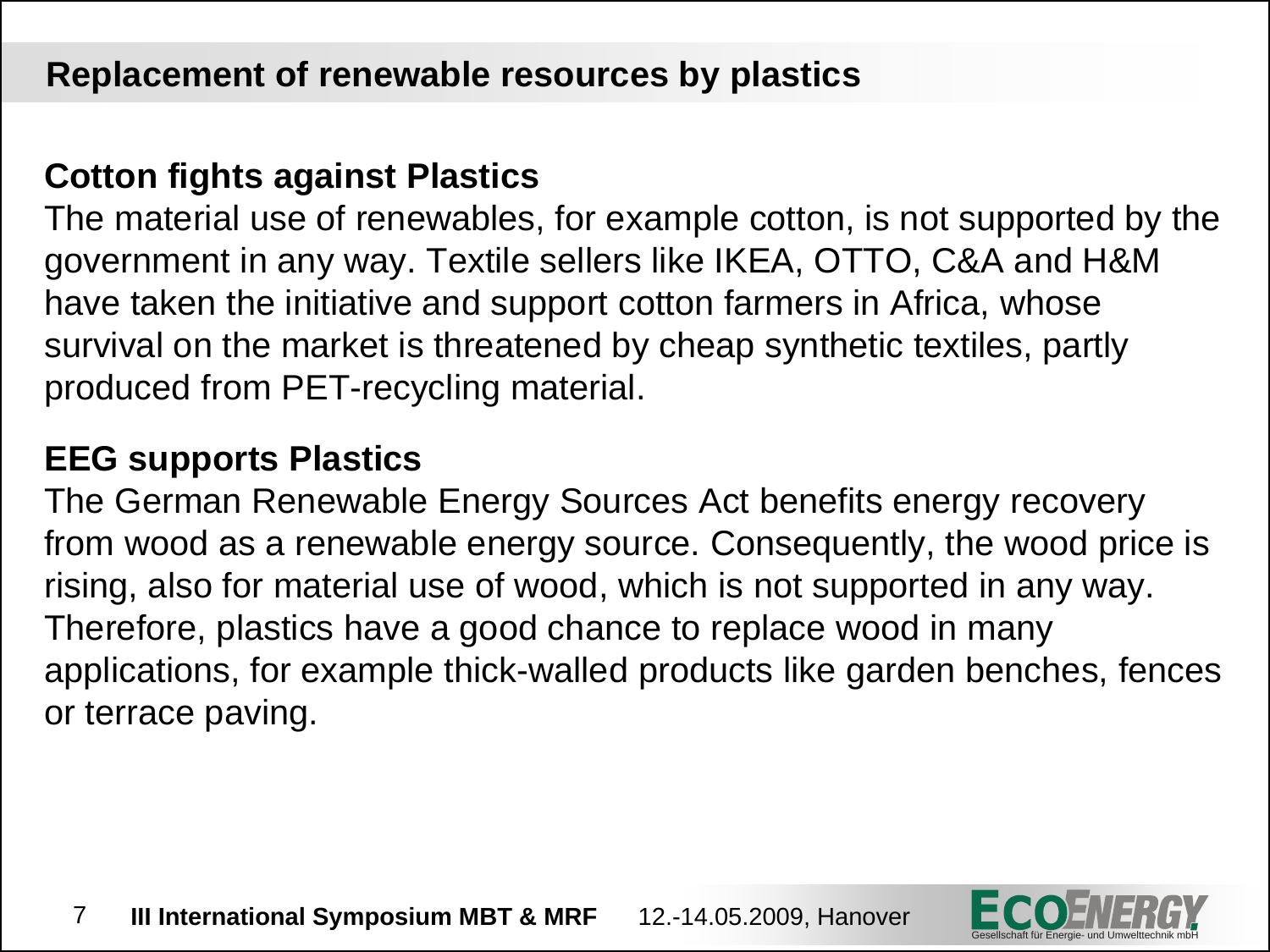Today, plastic waste is mostly seen as recyclables, even though about 50% of plastic waste is burned in waste incineration plants and recycling of mixed industrial waste is questionable too. The separate collection of plastic waste from households is seen critically.

#### **Energy Recovery from Plastic Waste**

Pure polyethylene and polypropylene production waste with a low pollution level can be used for energy recovery in coal fired power plants and cement kilns.

In general however, plastics contain several critical pollutants such as chloride, bromide and especially heavy metals like mercury, lead, cadmium and antimony. Besides emission control, the product cement and the residues from the power plant should also be watched closely.

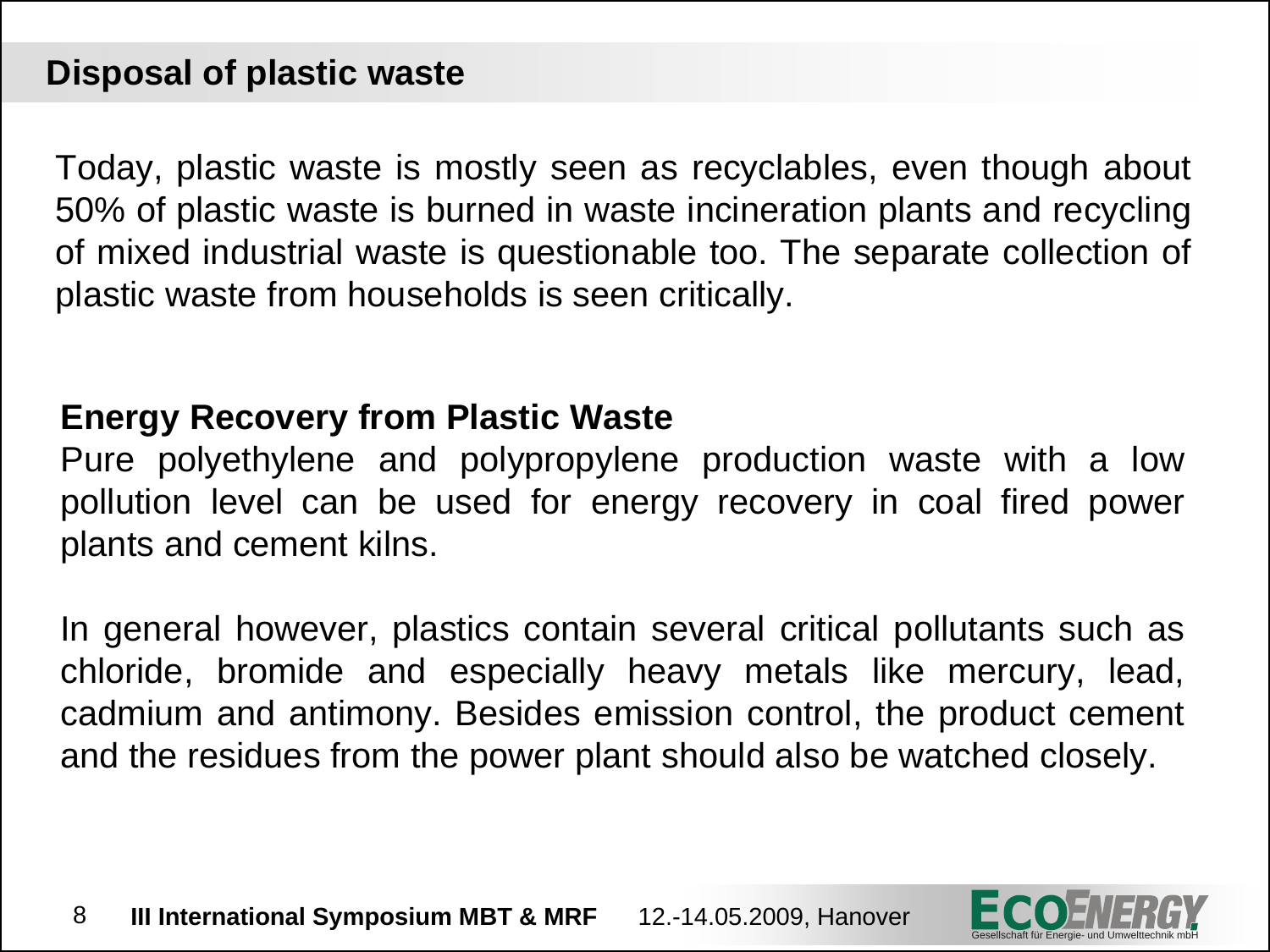#### **Cadmium pollution**

Cadmium is a waste product from tin smelting and has been used as pigment in plastics and especially as stabilizer in PVC.

Our evaluation of pollutant distribution in a coal firing power plant with cocombustion up to 25 % of thermal capacity shows, that the limit value for cadmium is approximately 0.4 mg/kg fuel. Only then, the quality of gypsum is still adequate. Biogenic waste material without plastics can meet this requirement.

The current limit value for cadmium of the "Bundesgütegemeinschaft Sekundär-brennstoffe e.V.", an association of RDF producers, is 4 mg/kg RDF and is only meant for lower co-combustion rates.

Waste with plastics can barely keep this new, low limit. According to the EU Directive 76/769/EWG, the limit value for plastics is 100 mg/kg Cadmium.

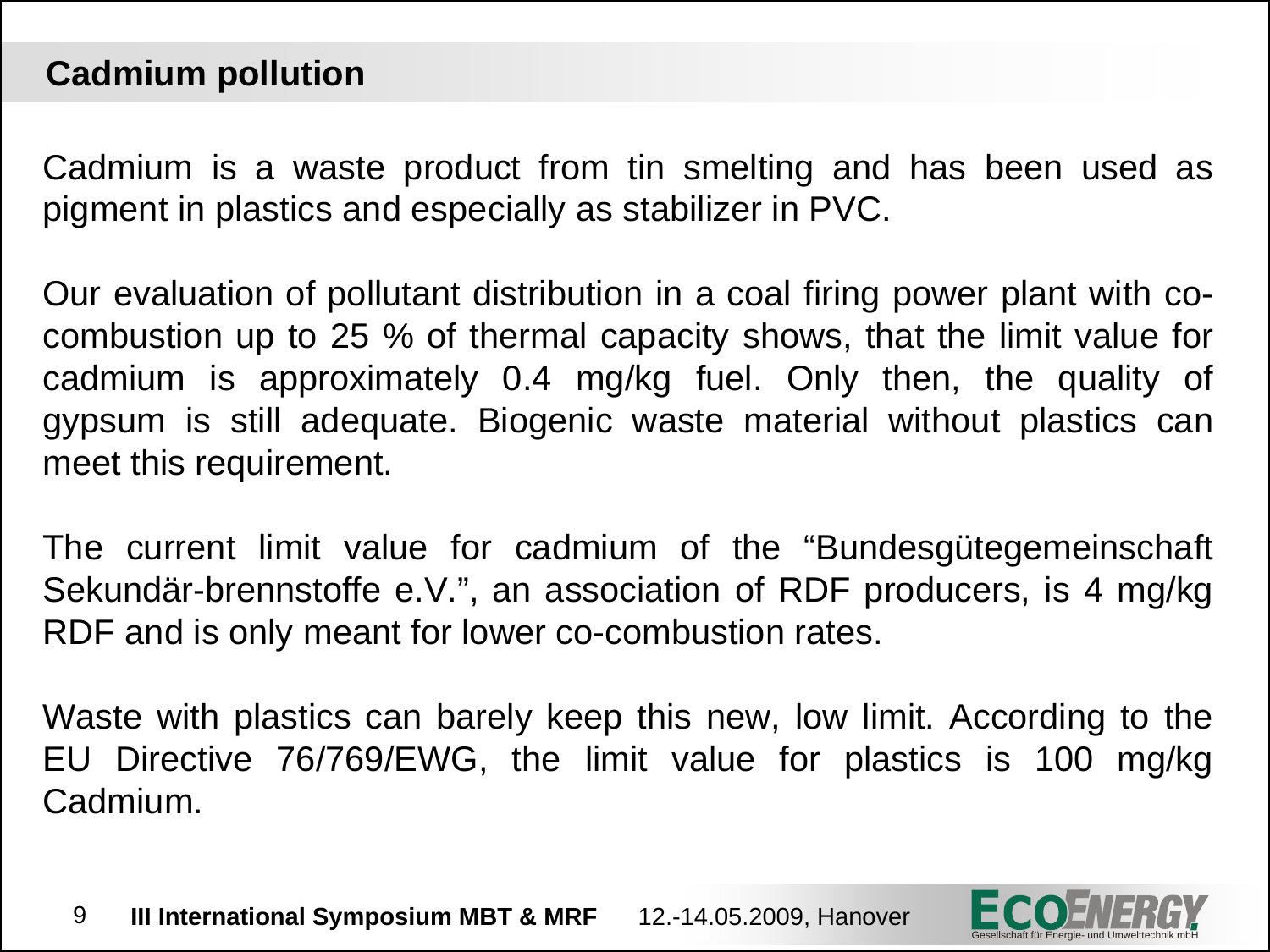# **Antimony pollution**

The corrosion effects of antimony in combustion are still unknown and have also not been investigated yet.

Antimony concentration in plastics is 1'000 to 2'000 times higher than in coal. In natural products antimony concentration is less than 0.01 mg/kg. PET contains 300 mg/kg and Polyester 150 mg/kg. Migration of toxic antimony from PET bottles into the liquid has been verified in 2006. Doctors are warning against wearing PET textiles because of sweat releasing antimony.

The limit value for Antimony in waste for combustion in cement kilns in Switzerland, was originally at 5 mg/kg and has since been adjusted to 300 mg/kg for "plastic waste" and to 800 mg/kg especially for PET-waste. Until today there has been no long term study on the migration of antimony from concrete containing antimony polluted cement.

So far, there are no binding declarations by the plastics industry for reducing the use of antimony. Technically there is no alternative for antimony, neither as a stabilizer in PET and polyester nor a a synergist in bromide containing plastics.

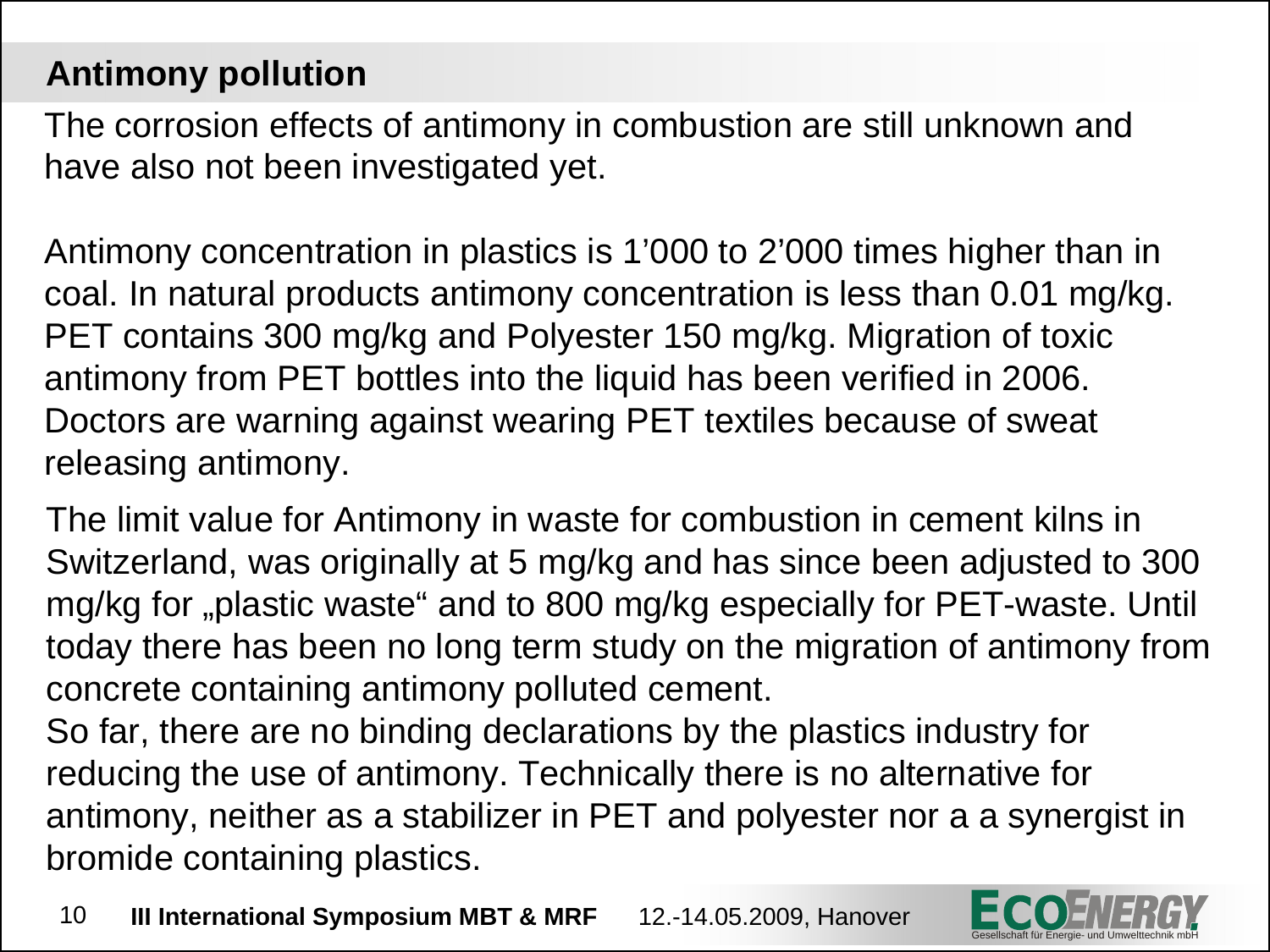## **Lead Pollution**

Lead is used as stabilizer for the PVC production and as pigment. PVC in today's waste contains about 2'000 mg/kg lead, the limit value for co-combustion is at 70 mg/kg. According to a voluntary declaration of PVC producers (Vinyl 2010), the use of lead in PVC production shall be reduced from 2015 on.

#### **Mercury pollution**

Hydrochloric acid is used for PVC production.

Two thirds of hydrochloric acid is produced with chlorine-alkali-electrolysis and the amalgam process. In this process, contamination of the hydrochloric acid with mercury is unavoidable. In consequence the mercury is also incorporated into the PVC.

Around 1973, 58 mg mercury per kg chlorine was used in PVC production. PVC products have a lifetime of 2 to 50 years.

The limit value for co-combustion is 0.6 mg/kg.

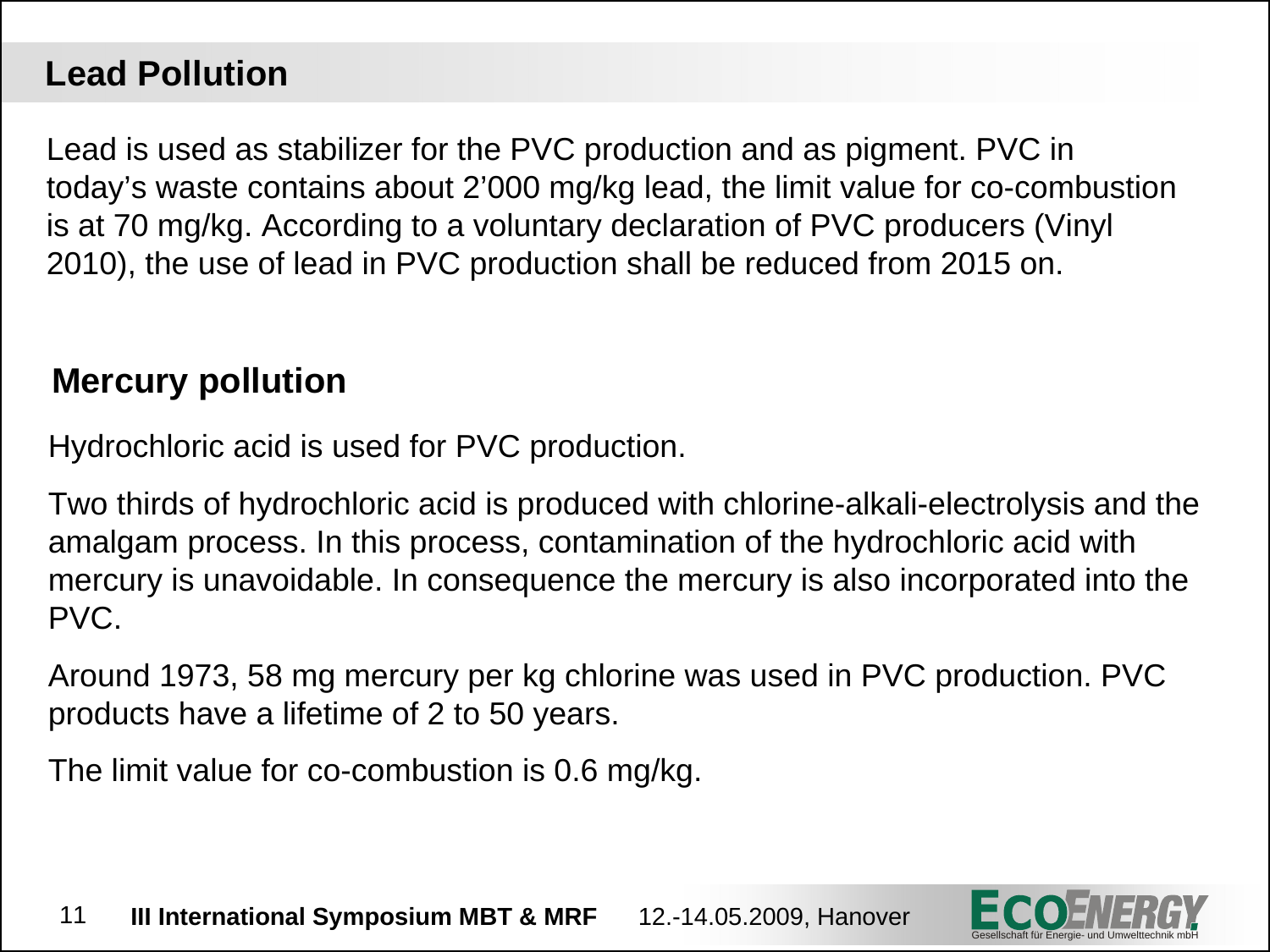The chlorine content of waste containing plastics stems to 60 % to 95 % from the plastics. Best known example is crude PVC with a chlorine content of 57 %.

The final PVC products contain about 30 % to 80 % of crude PVC; resulting in 15 % to 45 % chlorine content in the PVC based plastics.

Separation by automatic sorting is therefore difficult. The reject material is not recyclable as PVC and the operators of waste-to-energy plants do not accept this mixed PVC waste, containing > 10 % of chlorine.

Chlorine is further used in many other plastics as flame retardant.

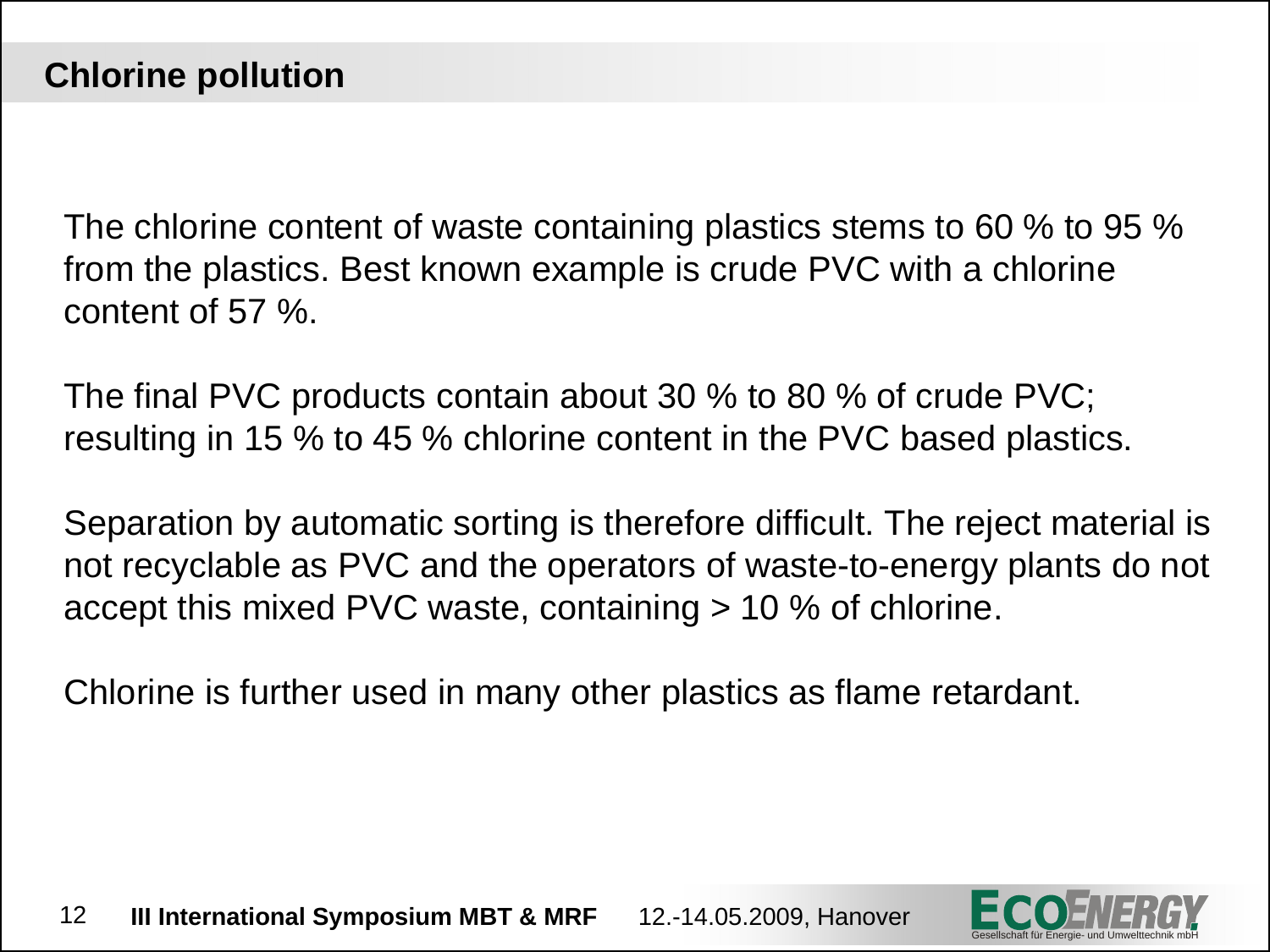## **No energy recovery of PVC - PVC for disposal**

Chlorine, together with chloride-forming heavy metals and alkaline, is responsible for high temperature corrosion in the boiler. Many waste-to-energy plants have a permit for burning material with maximum of only 1 % chlorine.

Not all flue gas cleaning systems of currently operating waste incineration plants or waste-to-energy plants allow for chlorine content higher than 2.5 %. On top of the costs caused by boiler corrosion, f. ex. higher maintenance costs, less availability and shorter run time, chlorine causes also higher utilities consumption for chlorine binding and higher costs for disposal of residues.

The total extra costs because of the chlorine load are

400 to 700  $\in$ /t PVC (only chlorine),

basic costs for waste incineration  $(300 - 400 \in E)$  not included.

It is evident, that the presence of PVC in a mixed waste, declared for energy recovery, is not any indication for the suitability of PVC for energy recovery.

# **PVC incineration is not energy recovery!**

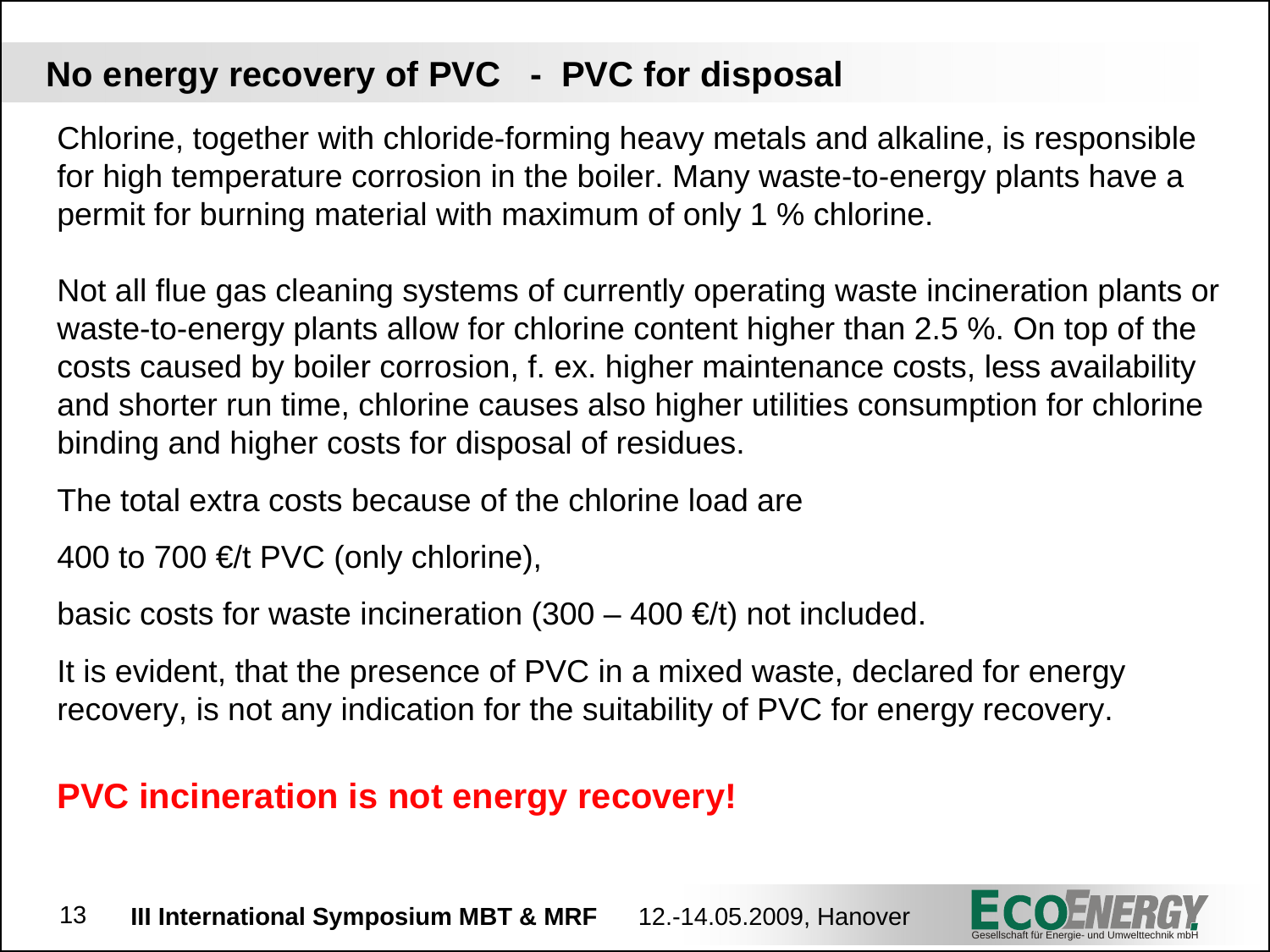#### **Raw material recycling of Plastics – Theory meets Reality**

Raw material recycling of plastics is irrelevant at present, since

- the coal-oil-plant in Bottrop, Germany, was closed in 1999
- the gasification plant for methanol synthesis SVZ shut down in 2005
- the steelworks do not use DSD plastic waste as reduction material since 2005

Antimony content is important for steel production because antimony causes grain boundary segregation and, even more so, surface segregation of steel and iron based alloys. This causes higher corrosion risk of the steel. Commercial steel contains about 10 mg/kg antimony. Due to the increasing use of low quality scrap metal from car recycling, electronics scrap metal and ferrous scrap metal from waste incineration slag, it is likely that the antimony content of steel will increase.

We do not expect a "revival" of the use of plastic waste in the steel industry.

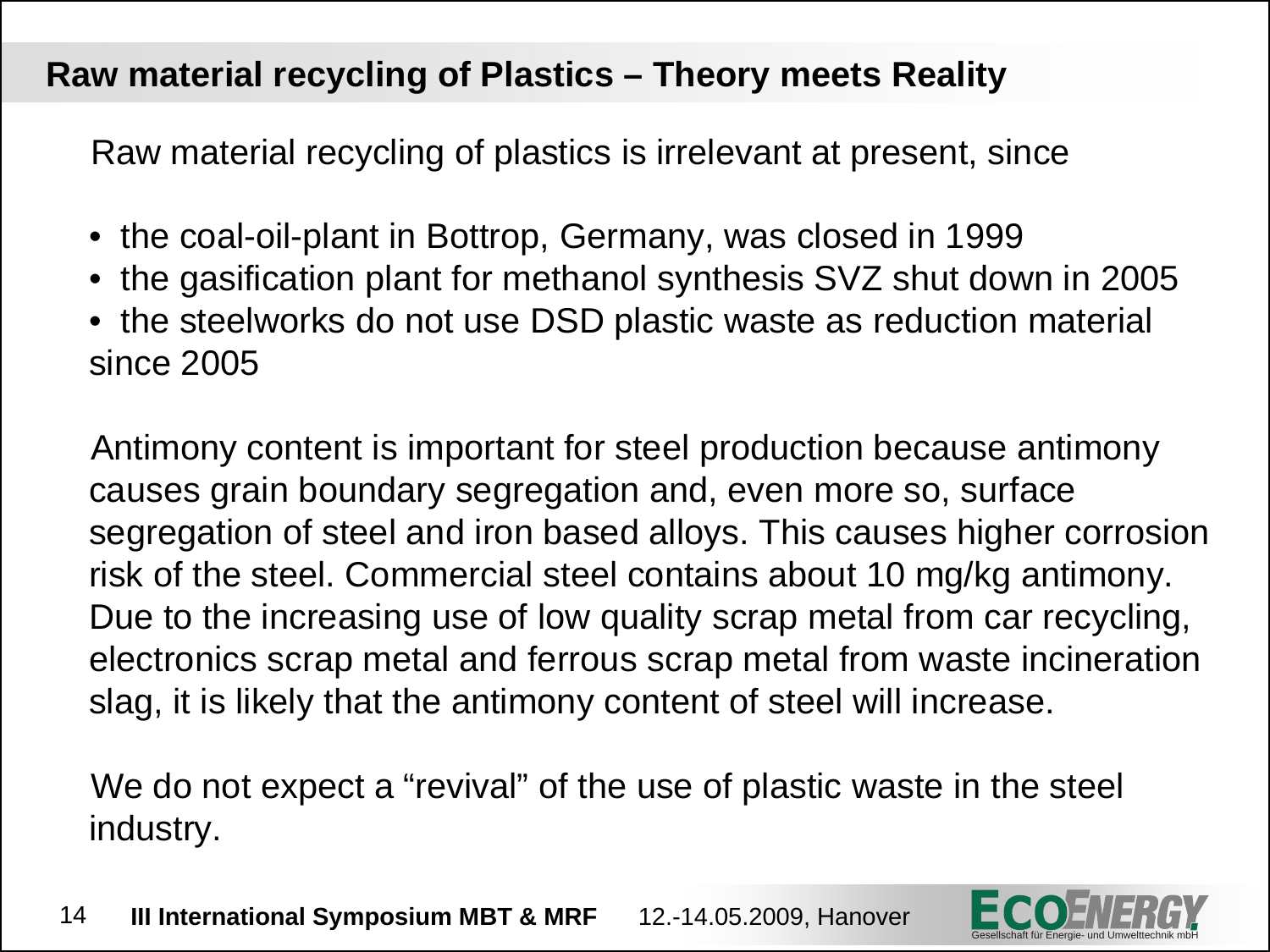We also investigated material recycling of waste, containing plastics. The term "recycling" of plastics implies that the same product can be produced again from the recyclate granulates. Until now, this is regrettably not the case!

The term "bottle-to-bottle" in PET- bottle recycling does only mean a 15% addition of recycling PET to the raw material for production of new bottles. The highest recycling quality to date is reached by blending regranulates from production waste with new raw material.

This application for high quality products however, is not possible from post consumer waste without an inappropriate sorting effort and by mixing more than 10 % into the product.



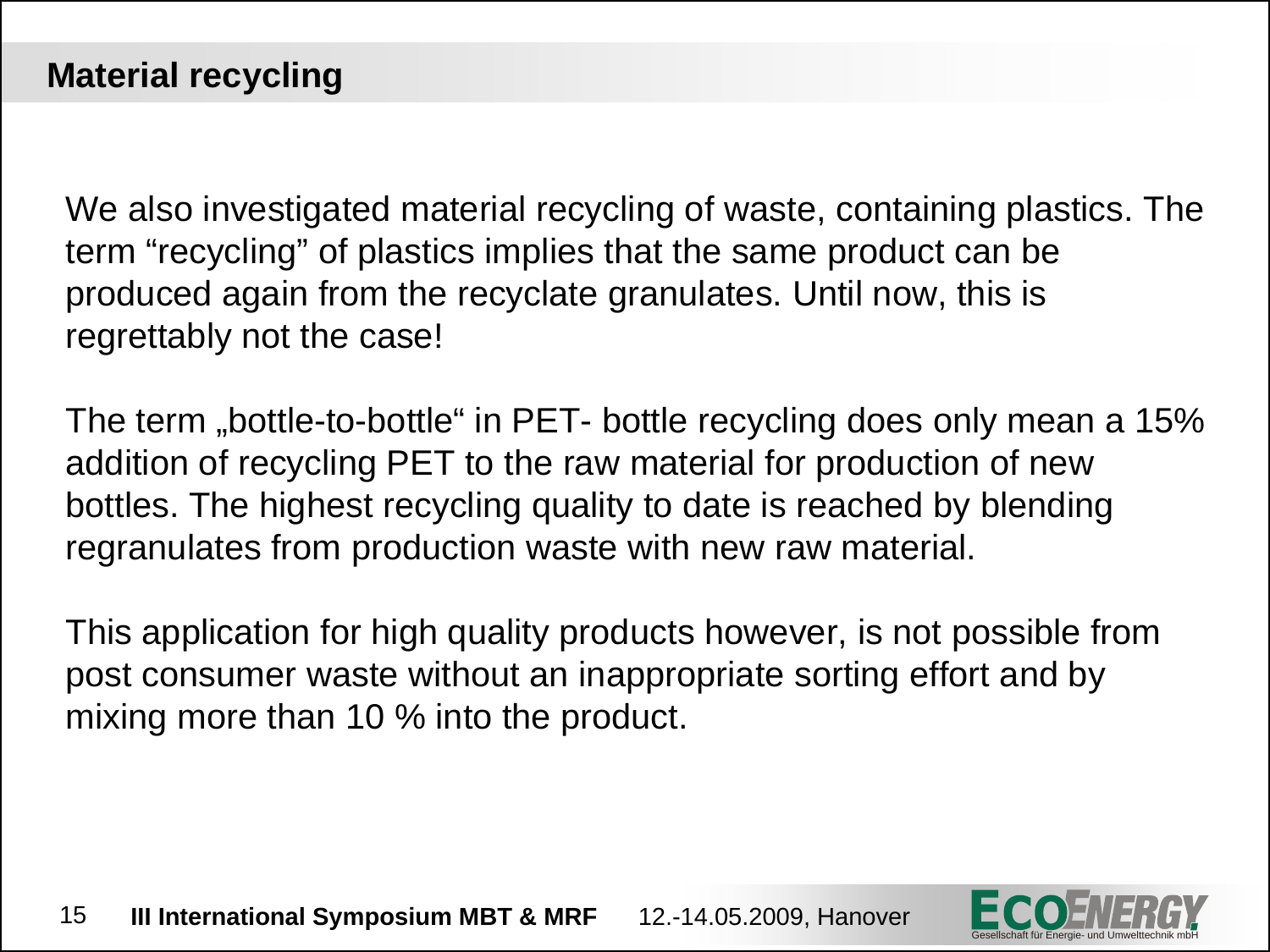Material recycling of plastics usually means production of thick-walled products. These can not be recycled after use and have to be disposed of by thermal treatment. So the incineration of the original plastic material is delayed, but ecologically and economically it is still the better alternative compared to land filling.

In any case, there is not enough waste incineration capacity in Germany today for disposal of all plastics waste.

Until 2020, we have to double the existing waste incineration capacity, if only because of reduced plastic recycling and better monitoring of illegal disposal.

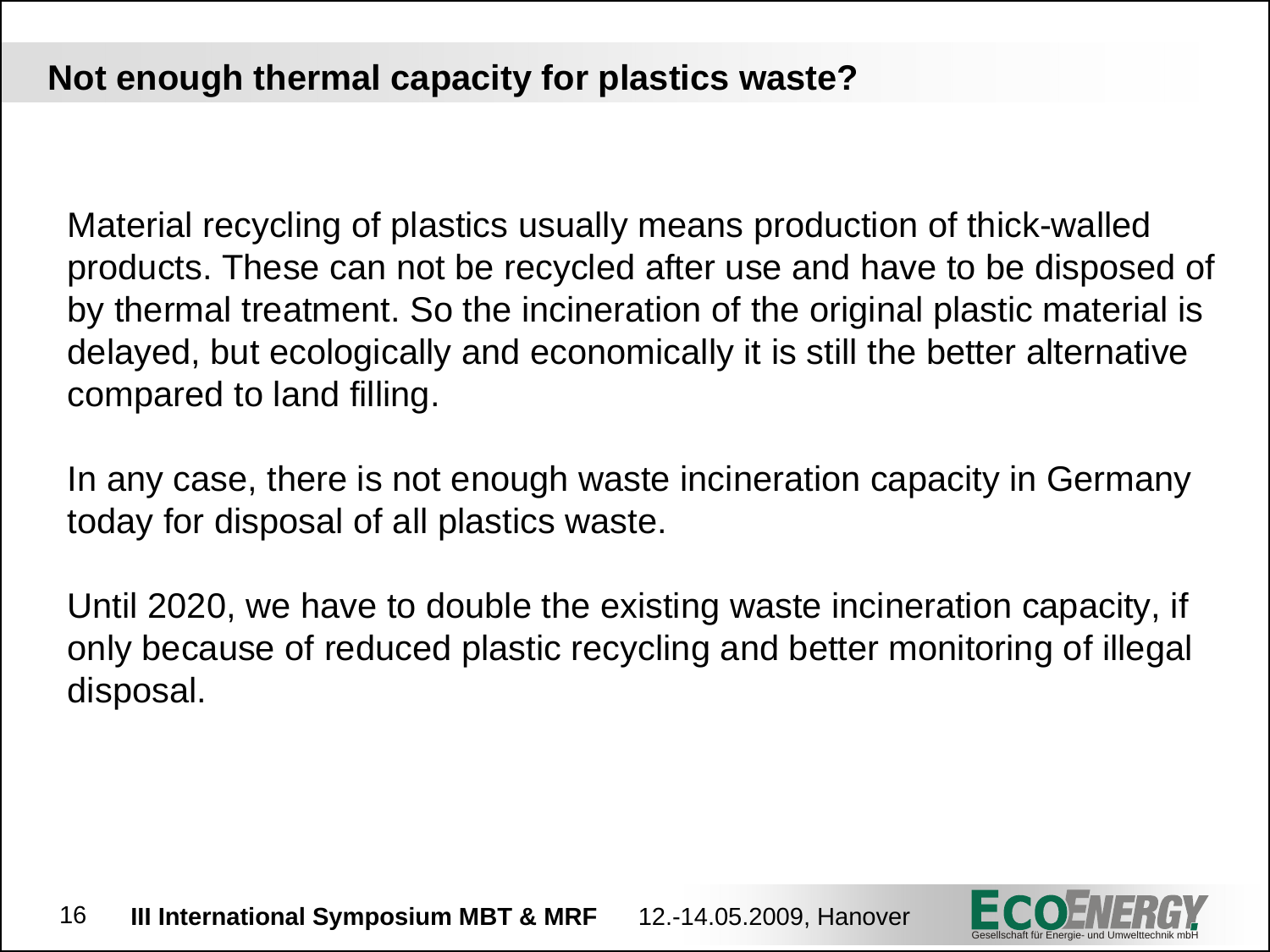#### **"Society Landfill" – not hidden – not seen**

The term "society landfill" suggests the intermediate storage of polluted plastics in society in the form of thick-walled plastic recycling products, such as garden benches, fences or even bicycle stands, prior to their final disposal. The society landfill secures the plastic waste for a subsequent controlled disposal.



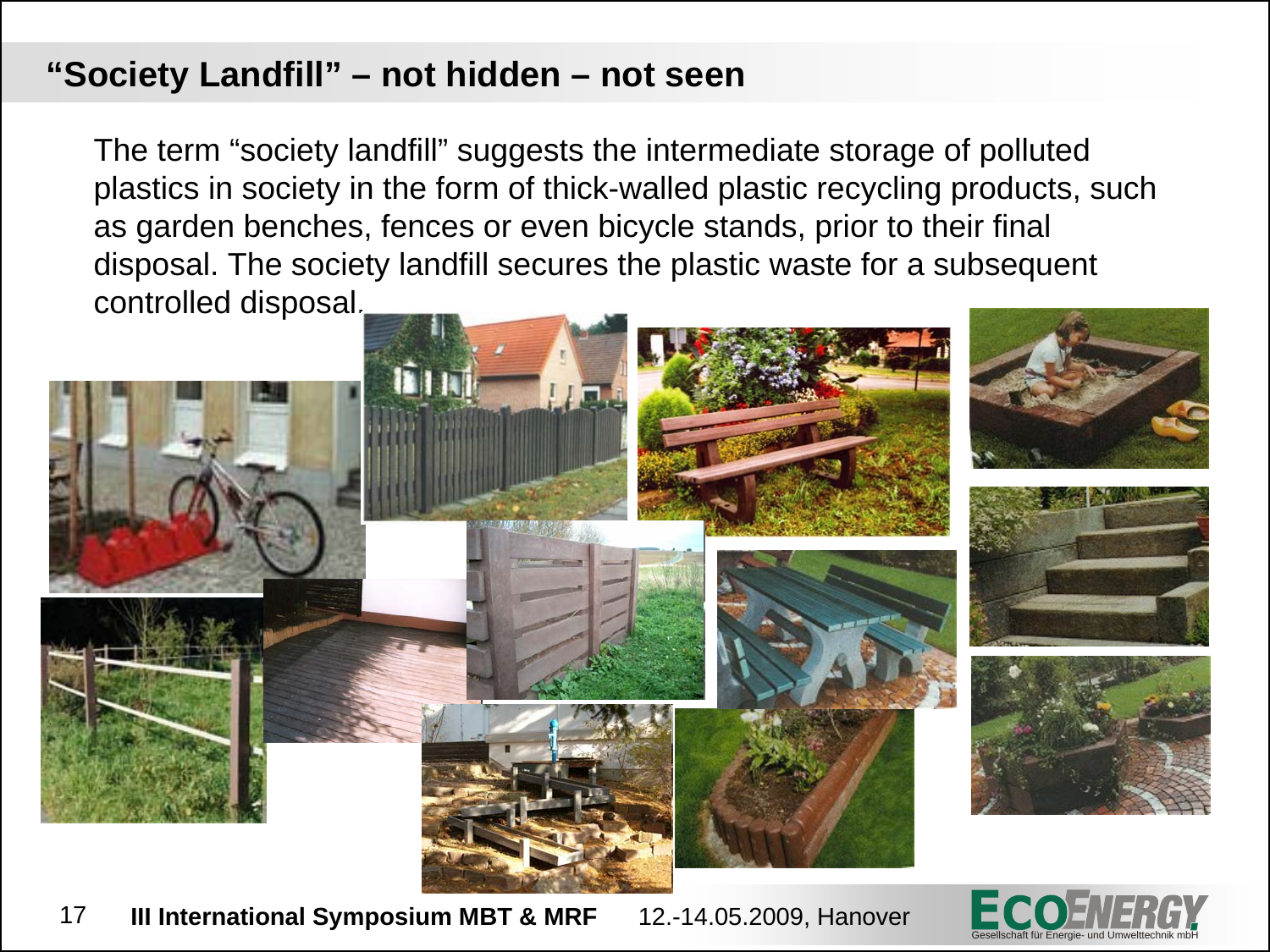#### **Thermal Disposal by Plastics Waste Incineration – BAT?**

The most accepted and best way for the disposal of plastic waste is waste incineration.

Plastics are responsible for 50% to 80% of incineration costs even though their proportion in the waste is only 15% to 40%.

Because of their high heating value they account for 50% to 90% of the thermal input of the waste incineration plant.

Costs depend mainly on the waste volume, determining logistics, bunker and feeding costs as well as on pollution of the waste and on the thermal output of the plant.

The mass throughput is only a minor factor for the costs of waste incineration.

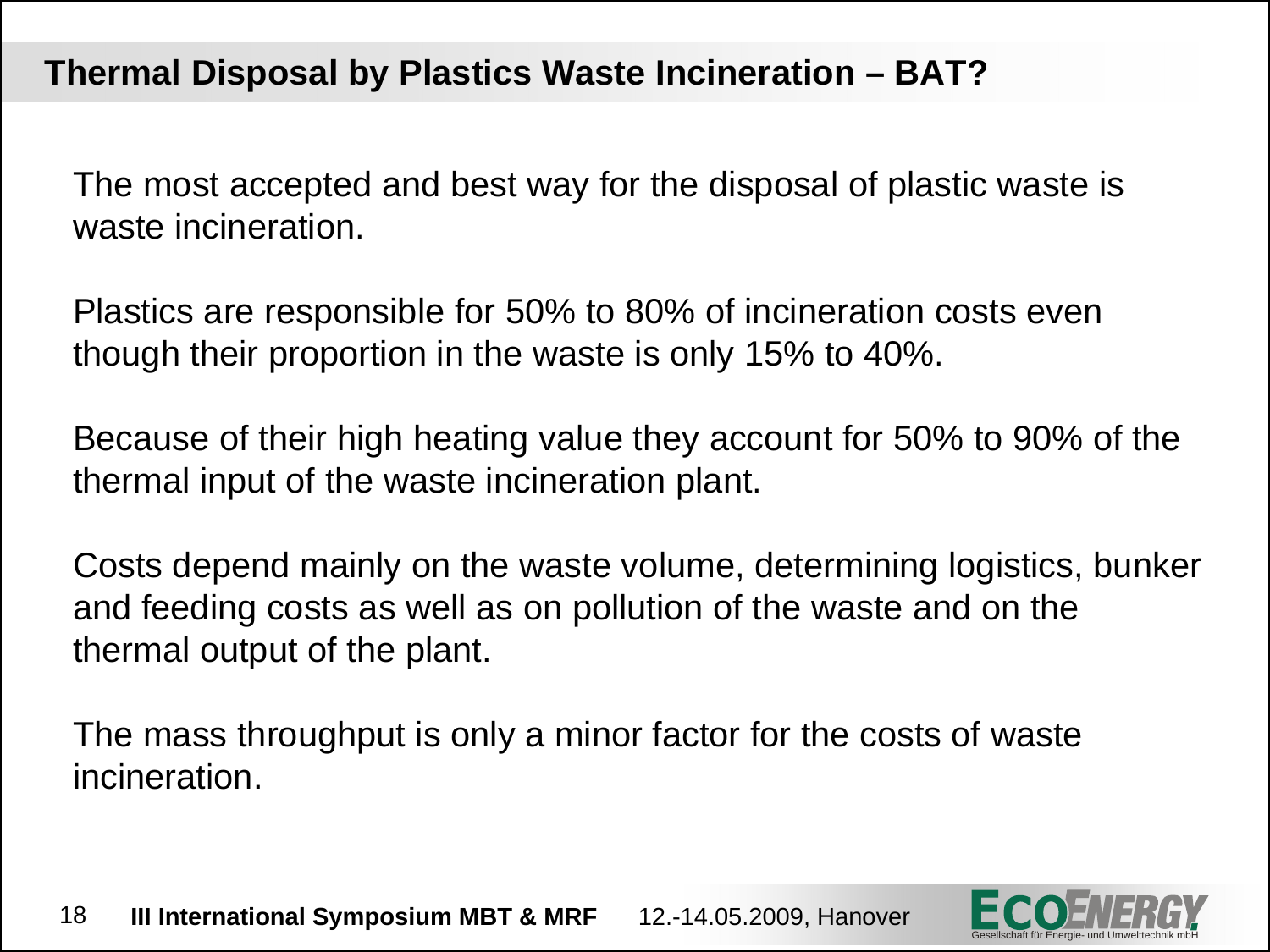#### **Costs for thermal treatment largely depend on heating value**

One ton industrial waste with a high plastics content and 16'000 kJ/kg heating value is displacing two tons household waste with 8'000 kJ/kg heating value.

Consequently, the plant operator earns only half when processing this industrial waste.

Average costs for waste incineration have been about 150  $\in$ /t in Germany during the last 3 years relating to an average heating value of 10'000 kJ/kg.

One ton of plastic waste with 40'000 kJ/kg heating value consequently displaces four tons of household waste.

The theoretical costs for disposal of plastic waste are therefore about **600 €/t plastics.**

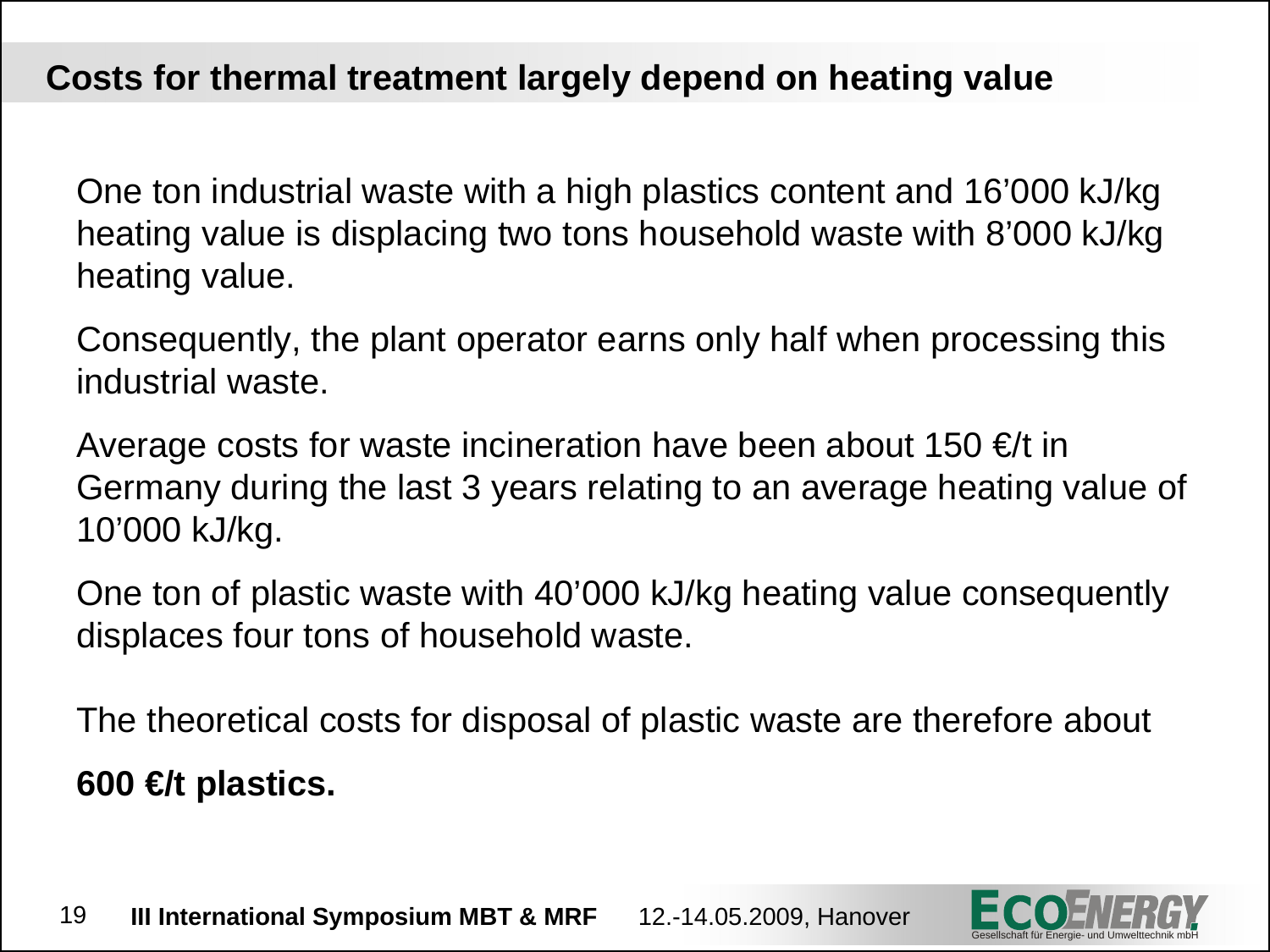# **Landfill**

Plastic waste from car recycling and plastics in the MBT landfill fraction are still dumped legally in Germany. In other countries, with few exceptions, disposal of plastic waste on landfills is still the main disposal method.

#### **Export for pseudo recycling**

Officially, German plastic waste goes mainly into material recycling in foreign countries.

In 2008 the "Bundeskriminalamt" (Federal Criminal Police Office) has published a report about "Waste management cross-border crime in connection with the EU enlargement to the East".

Quotation: "On the European waste market there is a large dark field of illegal transport, especially of so-called pseudo recycling. The 2002 ecological report of the German Council of Environmental advisors states, that this is usual practice and calls this development a perversion of waste management. Compulsory use of the public disposal system for recycling was abolished and consequently the national and international waste transport increased…"

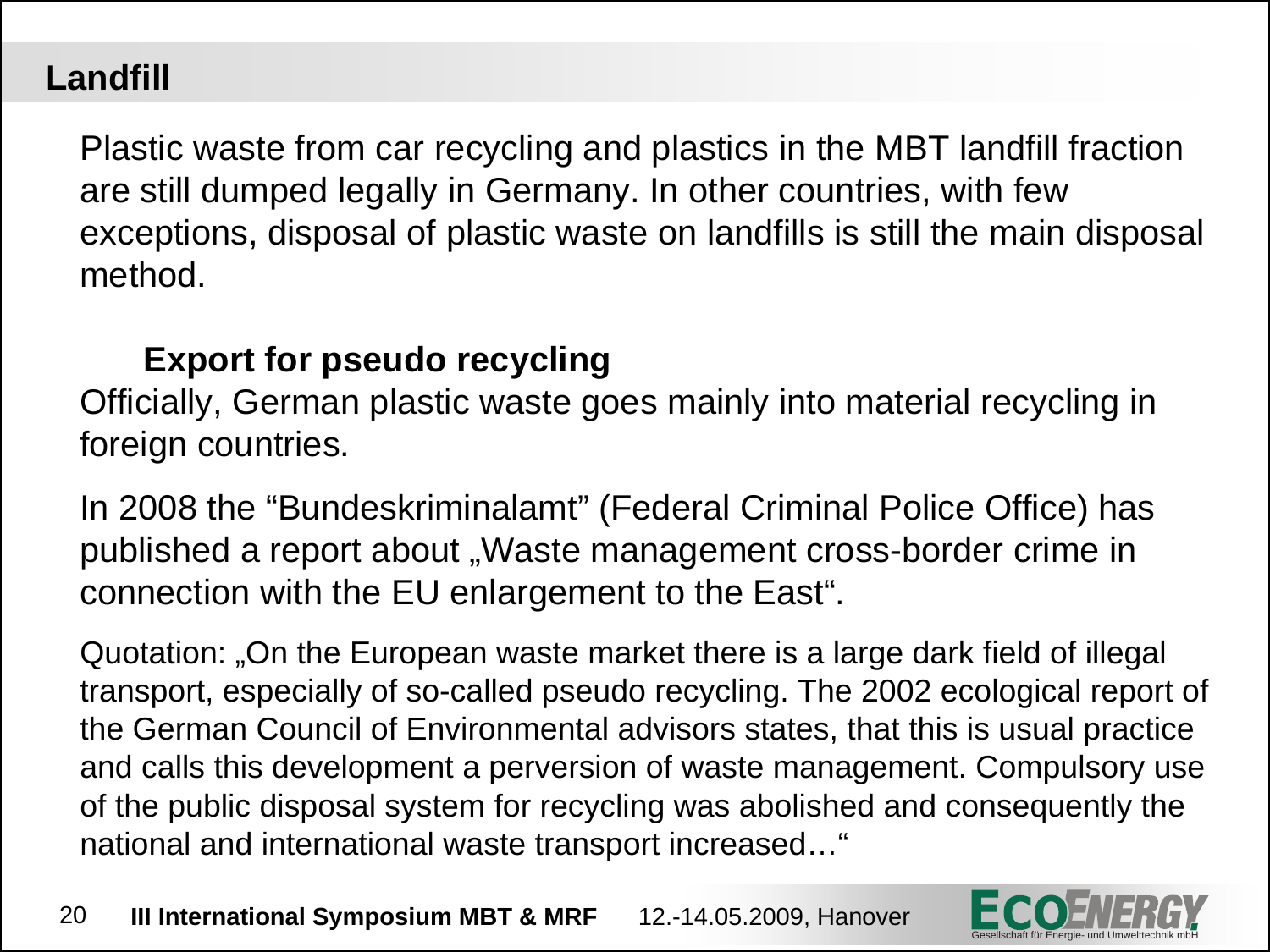## **Uncontrolled plastics disposal and CO2-Emissions**

In our opinion, plastic waste has to be regarded as hazardous waste, but the danger to the environment is only perceivable in the long term. The point is not an acute toxic effect but the extremely high persistence of plastics in the environment.

In 2004 it has been discovered, that several million tons of plastic waste are drifting in the Pacific Ocean between California and Hawaii. These plastic are slowly crushed mechanically and raise the plastic content of the plankton. Degradation and therefore release of the toxic pollutants however, is estimated to take more than 500 years.

The most obvious problem with using oil is carbon dioxide emission. This problem applies to 90% of the oil application and can – at least in theory – be solved in a time frame of fifty to hundred years by switching to renewable resources.

**The other 10 % are used for production of plastics. The consequences from their disposal are not reversible during the next millennium.**

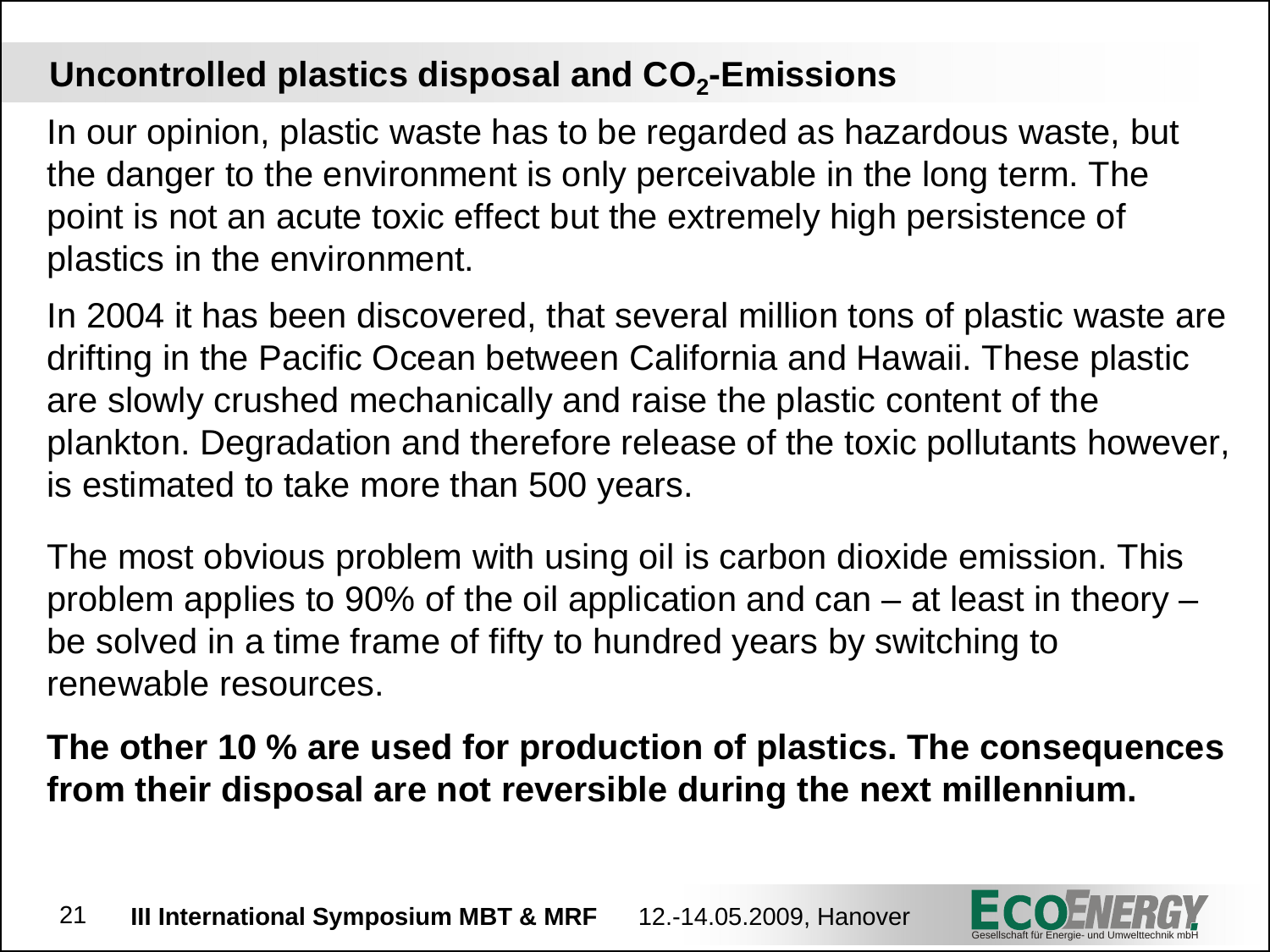#### **Conclusion**

Post consumer plastics waste is not recyclable sustainably.

The real system costs of plastics production are fundamentally higher than those of basic material like glass, paper, wood, natural fibres, stone, metal etc. for the same application.

The system costs of oil based plastic production will increase along with the increasing shortage of crude oil.

Less plastics production is consequently leading to fewerapplications for the material recycling of plastics.

The pressure for pseudo recycling can only be reduced if the compulsory use of public disposal systems is re-established for waste with plastics.

**Anschluss- und Benutzungszwang für kunststoffhaltige Abfälle**